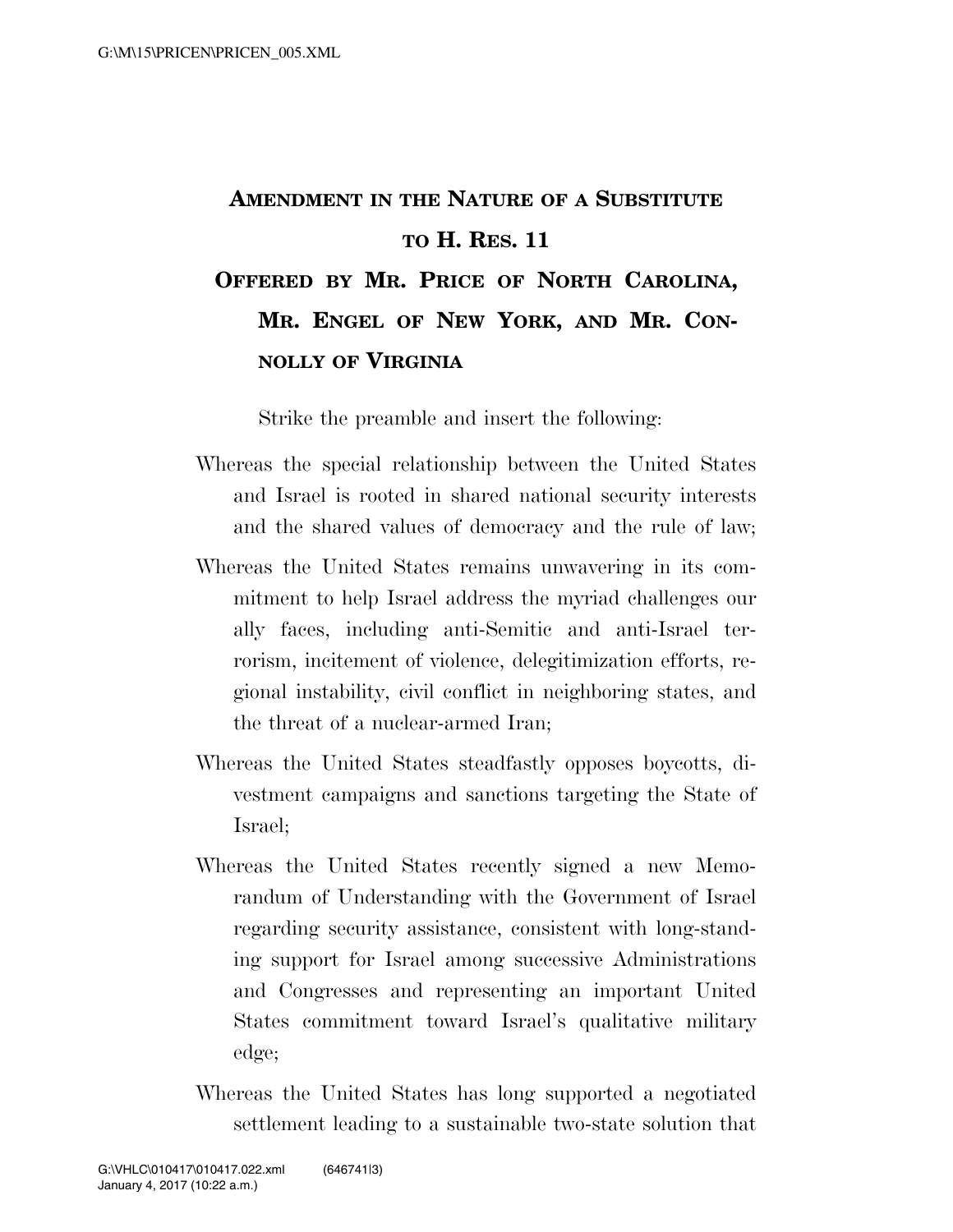re-affirms Israel's right to exist as a democratic, Jewish state and establishes a demilitarized democratic Palestinian state living side-by-side in peace and security;

- Whereas the failure to achieve a two-state solution to the Israeli-Palestinian conflict poses a threat to Israel's ability to maintain its identity as a Jewish and democratic state;
- Whereas achievement of a two-state solution could pave the way for the normalization of relations between Israel and Arab states in the region;
- Whereas it is long-standing policy of the United States that a peaceful resolution to the Israeli-Palestinian conflict will only come through direct, bilateral negotiations between the two parties;
- Whereas it is longstanding practice of the United States to oppose and, if necessary, veto United Nations Security Council resolutions or other international efforts that seek to impose a solution to the conflict;
- Whereas it is also the historical position of the United States to oppose and, if necessary, veto one-sided or anti-Israel resolutions at the United Nations Security Council;
- Whereas United States Presidents from both parties have engaged in efforts to help create better conditions for progress, including, but not limited to, facilitating direct, bilateral negotiations, with the goal of achieving a twostate solution and ending all outstanding claims;
- Whereas the United States recently put forward a set of nonbinding principles based on commonly understood tenets of a final-status peace agreement, ''not to prejudge or impose an outcome, but to provide a possible basis for se-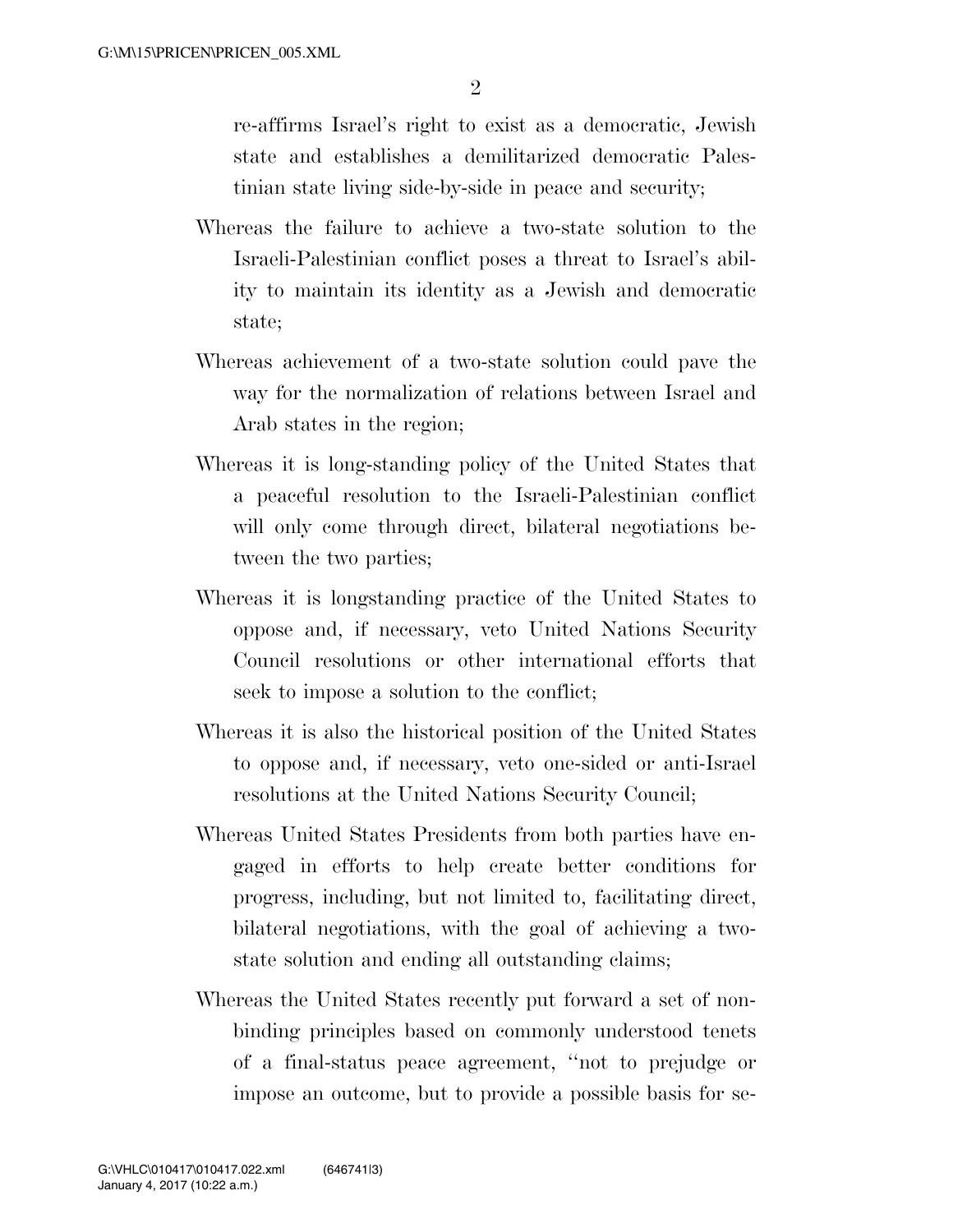rious negotiations when the parties are ready'' to move toward a two-state solution; and

Whereas the United States stands ready to help foster conditions to provide space for the resumption of peace negotiations between the two parties: Now, therefore, be it

Strike all after the resolving clause and insert the following:

1 That—

 (1) the United States should continue to sup- port a durable and sustainable two-state solution to resolve the long-standing conflict between Israelis and Palestinians;

6 (2) a viable and sustainable two-state solution 7 can only be achieved through direct negotiations be-8 tween Israelis and Palestinians;

 (3) the United States should continue to op- pose, and if necessary, veto future United Nations Security Council resolutions that seek to impose so- lutions to final status issues, or are one-sided and anti-Israel; and

14 (4) the United States should continue to work 15 with Israelis and Palestinians to create the condi-16 tions for successful final-status peace negotiations.

Amend the title so as to read: ''A resolution expressing the sense of the House of Representatives and re